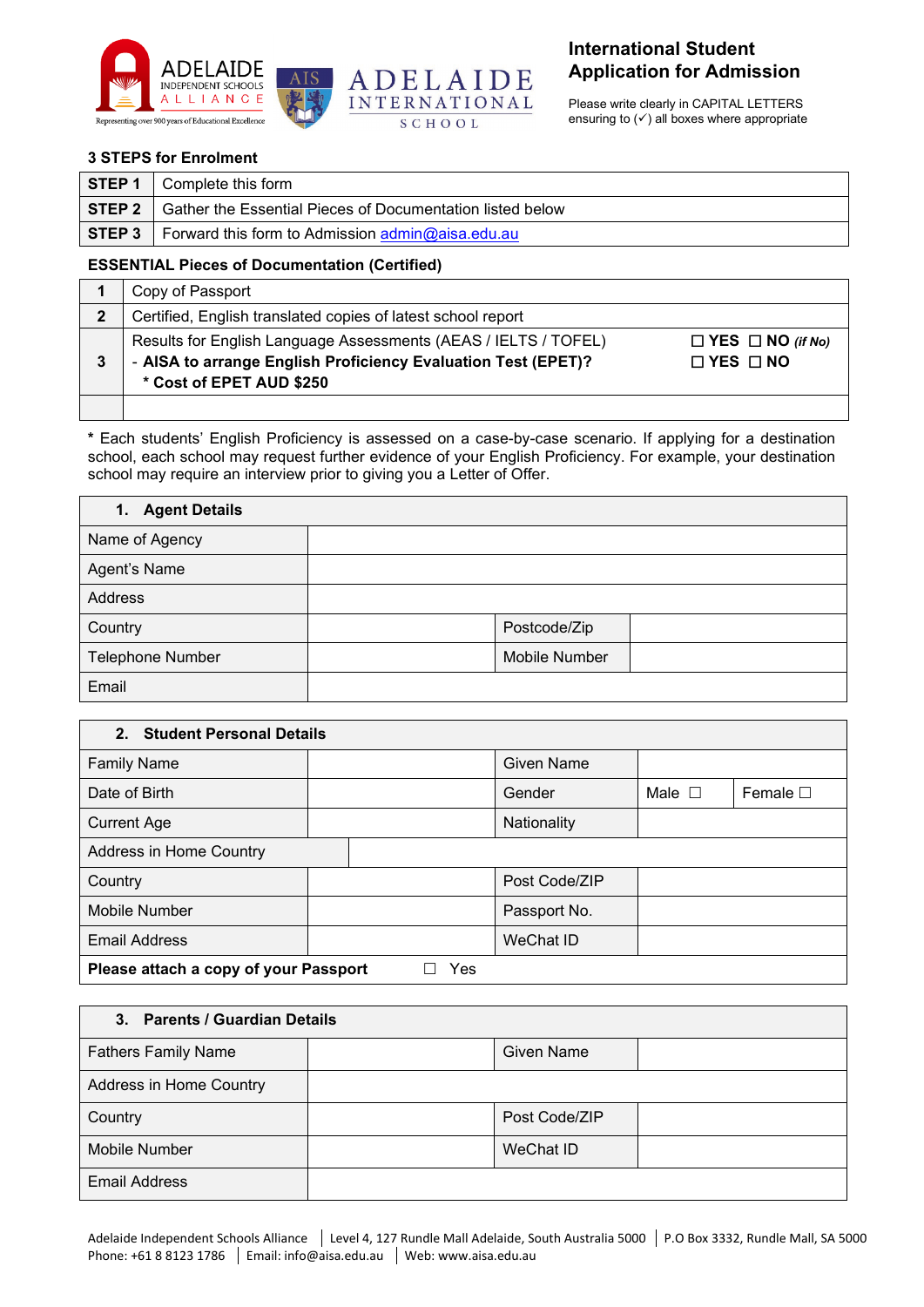



Please write clearly in CAPITAL LETTERS ensuring to  $(\checkmark)$  all boxes where appropriate

| <b>Mothers Family Name</b>                                         |  | <b>Given Name</b> |  |              |           |
|--------------------------------------------------------------------|--|-------------------|--|--------------|-----------|
| Address in Home Country                                            |  |                   |  |              |           |
| Country                                                            |  | Post Code/ZIP     |  |              |           |
| Mobile Number                                                      |  | WeChat ID         |  |              |           |
| <b>Email Address</b>                                               |  |                   |  |              |           |
| Will your child live with a parent or appointed guardian?          |  |                   |  | $\Box$ YES   | $\Box$ NO |
| If No, would you like AISA/AIS to arrange Homestay for your child? |  |                   |  | $\sqcap$ YES | $\Box$ NO |

| 4. Emergency Contact    |                   |  |
|-------------------------|-------------------|--|
| <b>Family Name</b>      | <b>Given Name</b> |  |
| Address in Home Country |                   |  |
| Country                 | Post Code/ZIP     |  |
| Mobile Number           | Relationship      |  |
| <b>Email Address</b>    |                   |  |

### COMPLETE SECTION 5 if you wish to **apply for English for Academic Purposes Primary or for SACE Connect** at Adelaide International School (AIS).

| 5. English for Academic Purpose - Elementary to Advanced                              |  |                 |  |                        |  |           |
|---------------------------------------------------------------------------------------|--|-----------------|--|------------------------|--|-----------|
| <b>EAP Primary</b>                                                                    |  | Number of weeks |  | Preferred started date |  |           |
| Number of weeks<br>Preferred started date<br><b>EAP SACE Connect</b>                  |  |                 |  |                        |  |           |
| Do you wish to apply SACE Stage 1 & 2 at Adelaide International school?<br>$\Box$ YES |  |                 |  |                        |  | $\Box$ NO |

### COMPLETE SECTION 6 & 7 if you wish to **apply for a position to a destination school**.

| <b>School Preference</b><br>6.                                |  |  |  |  |
|---------------------------------------------------------------|--|--|--|--|
| Please indicate your Alliance schools of preference $(1 - 5)$ |  |  |  |  |
| Adelaide International School (Co-ed) ELICOS and Year 11 - 12 |  |  |  |  |
| Blackfriars Priory School (Boys only) Year 7 - 12             |  |  |  |  |
| Concordia College (Co-ed) Year 7 - 12                         |  |  |  |  |
| Loreto College (Girls only) Year 1 - 12                       |  |  |  |  |
| Mercedes College (Co-ed) Year 6 - 12                          |  |  |  |  |
| Our Lady of the Sacred Heart College (Girls only) Year 7 - 12 |  |  |  |  |
| Pulteney Grammar (Co-ed) Year 1 - 12                          |  |  |  |  |
| Scotch College (Co-ed) Year 1 - 12                            |  |  |  |  |
| St George College (Co-ed) Year 5 - 12                         |  |  |  |  |
| St Peters Boy's College (Boys only) 1-12                      |  |  |  |  |
| St Peters Girls School (Girls only) Year 1 - 12               |  |  |  |  |
| Trinity College (Co-ed) Year 1-12                             |  |  |  |  |
| University Senior College (Co-ed) Year 10 - 12                |  |  |  |  |
| Walford Anglican School (Girls only) Year 1 - 12              |  |  |  |  |
| Wilderness School (Girls only) Year 1 - 12                    |  |  |  |  |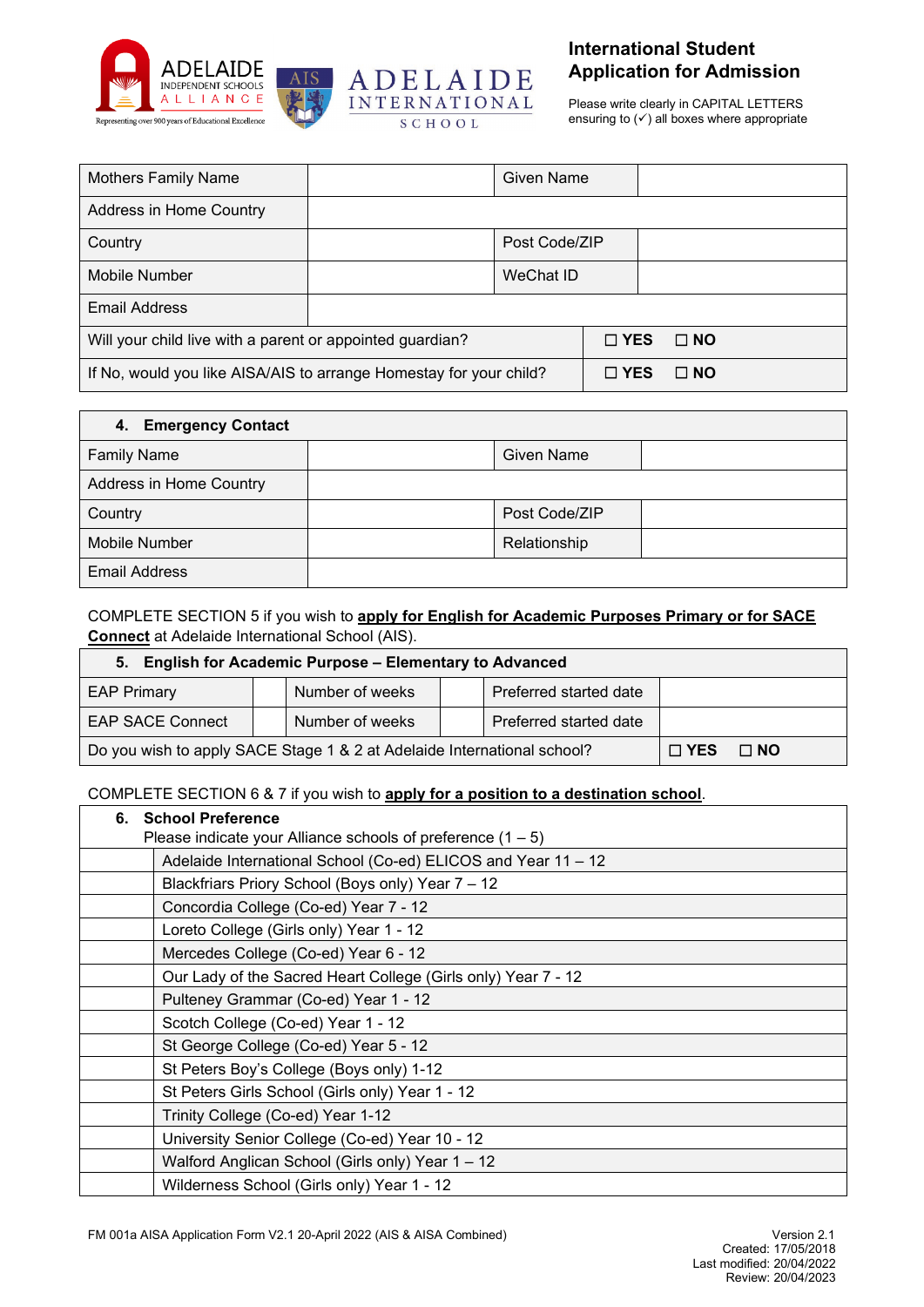



Please write clearly in CAPITAL LETTERS ensuring to  $(\checkmark)$  all boxes where appropriate

| <b>Study Selection (please tick)</b><br>7. |                  |                  |           |                  |      |
|--------------------------------------------|------------------|------------------|-----------|------------------|------|
| <b>Year Level</b>                          | <b>Term</b><br>1 | <b>Term</b><br>2 | Term<br>3 | <b>Term</b><br>4 | Year |
| Reception                                  |                  |                  |           |                  |      |
| Year 1                                     |                  |                  |           |                  |      |
| Year <sub>2</sub>                          |                  |                  |           |                  |      |
| Year 3                                     |                  |                  |           |                  |      |
| Year 4                                     |                  |                  |           |                  |      |
| Year 5                                     |                  |                  |           |                  |      |
| Year <sub>6</sub>                          |                  |                  |           |                  |      |
| Year 7                                     |                  |                  |           |                  |      |
| Year 8                                     |                  |                  |           |                  |      |
| Year 8 (International Baccalaureate)       |                  |                  |           |                  |      |
| Year 9                                     |                  |                  |           |                  |      |
| Year 9 (International Baccalaureate)       |                  |                  |           |                  |      |
| Year 10                                    |                  |                  |           |                  |      |
| Year 10 (International Baccalaureate)      |                  |                  |           |                  |      |
| Year 11 (SACE)                             |                  |                  |           |                  |      |
| Year 11 (International Baccalaureate)      |                  |                  |           |                  |      |
| Year 12 (SACE)                             |                  |                  |           |                  |      |
| Year 12 (International Baccalaureate)      |                  |                  |           |                  |      |

| I give consent that images or photographs maybe used for AISA marketing<br>$\Box$ Yes $\Box$ No<br>purposes<br>Do you have any current or pre-existing medical condition that may require<br>$\sqsupset$ YES $\sqsupset$<br>$\Box$ NO<br>treatment including, but not restricted to, Asthma, Epilepsy, etc<br>If yes, please specify:<br>Are you taking any form of medication?<br>$\Box$ YES $\Box$ NO<br>If yes, please specify:<br>Have you had any operations or been hospitalised in the last 12 months?<br>$\Box$ Yes $\Box$ No<br>If yes, please specify:<br>Have you ever been diagnosed with a Mental Illness including, but not restricted<br>$\Box$ Yes<br>$\Box$ NO<br>to, anxiety, depression, eating disorder?<br>If yes, please specify:<br>Do you have any form of impairment including, but not restricted to, loss of<br>$\sqsupset$ Yes<br>$\square$ NO<br>vision, hearing, learning?<br>If yes, please specify: | <b>Medical and Impairment Information</b><br>8. |  |
|-------------------------------------------------------------------------------------------------------------------------------------------------------------------------------------------------------------------------------------------------------------------------------------------------------------------------------------------------------------------------------------------------------------------------------------------------------------------------------------------------------------------------------------------------------------------------------------------------------------------------------------------------------------------------------------------------------------------------------------------------------------------------------------------------------------------------------------------------------------------------------------------------------------------------------------|-------------------------------------------------|--|
|                                                                                                                                                                                                                                                                                                                                                                                                                                                                                                                                                                                                                                                                                                                                                                                                                                                                                                                                     |                                                 |  |
|                                                                                                                                                                                                                                                                                                                                                                                                                                                                                                                                                                                                                                                                                                                                                                                                                                                                                                                                     |                                                 |  |
|                                                                                                                                                                                                                                                                                                                                                                                                                                                                                                                                                                                                                                                                                                                                                                                                                                                                                                                                     |                                                 |  |
|                                                                                                                                                                                                                                                                                                                                                                                                                                                                                                                                                                                                                                                                                                                                                                                                                                                                                                                                     |                                                 |  |
|                                                                                                                                                                                                                                                                                                                                                                                                                                                                                                                                                                                                                                                                                                                                                                                                                                                                                                                                     |                                                 |  |
|                                                                                                                                                                                                                                                                                                                                                                                                                                                                                                                                                                                                                                                                                                                                                                                                                                                                                                                                     |                                                 |  |
|                                                                                                                                                                                                                                                                                                                                                                                                                                                                                                                                                                                                                                                                                                                                                                                                                                                                                                                                     |                                                 |  |
|                                                                                                                                                                                                                                                                                                                                                                                                                                                                                                                                                                                                                                                                                                                                                                                                                                                                                                                                     |                                                 |  |
|                                                                                                                                                                                                                                                                                                                                                                                                                                                                                                                                                                                                                                                                                                                                                                                                                                                                                                                                     |                                                 |  |
|                                                                                                                                                                                                                                                                                                                                                                                                                                                                                                                                                                                                                                                                                                                                                                                                                                                                                                                                     |                                                 |  |
|                                                                                                                                                                                                                                                                                                                                                                                                                                                                                                                                                                                                                                                                                                                                                                                                                                                                                                                                     |                                                 |  |